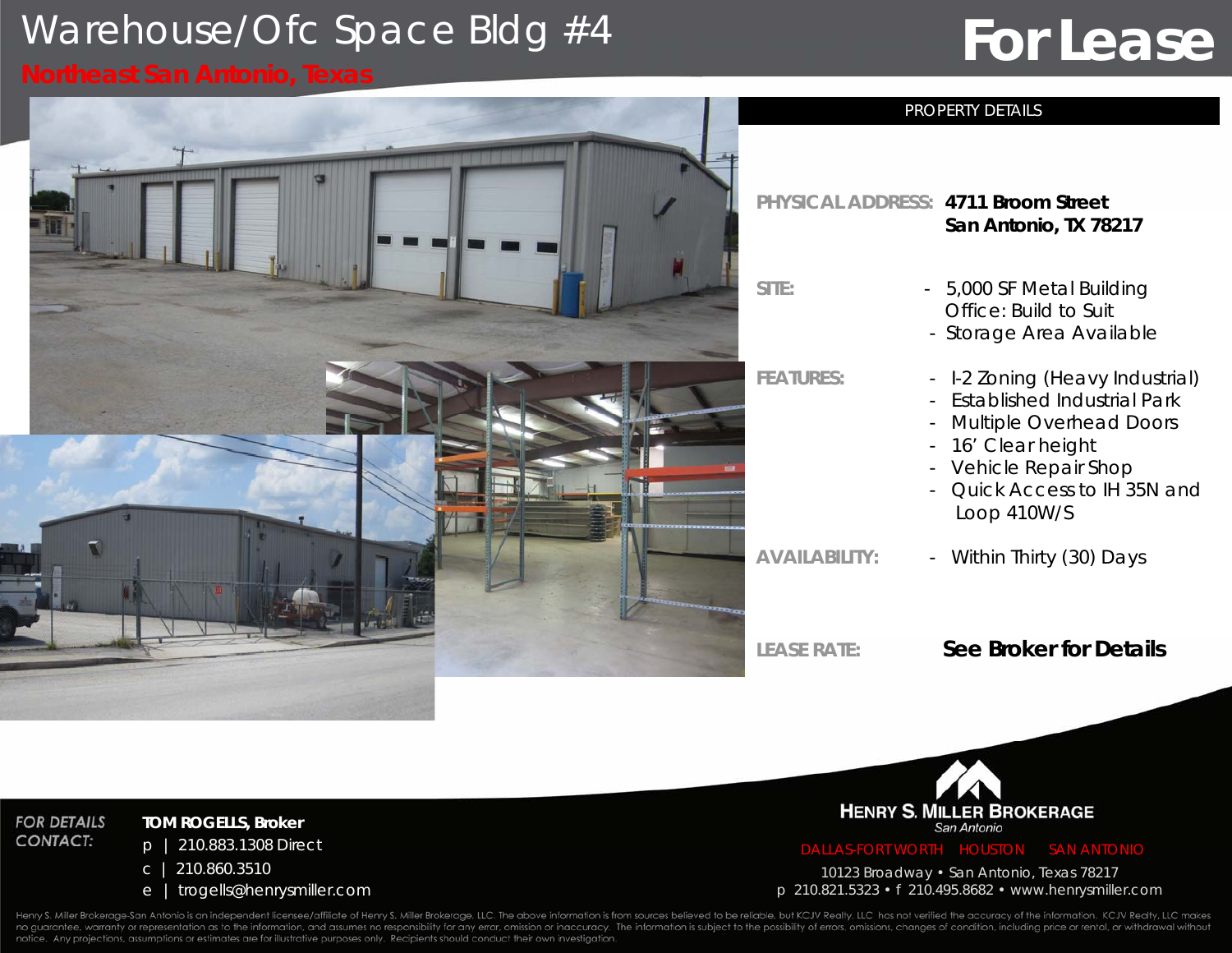## Warehouse/Ofc Space

# **For Lease**

**CONTACT:** 

# Map



Henry S. Miller Brokerage-San Antonio is an independent licensee/affiliate of Henry S. Miller Brokerage, LLC. The above information is from sources believed to be reliable, but KCJV Realty, LLC has not verified the accurac no guarantee, warranty or representation as to the information, and assumes no responsibility for any error, omission or inaccuracy. The information is subject to the possibility of errors, omissions, changes of condition, notice. Any projections, assumptions or estimates are for illustrative purposes only. Recipients should conduct their own investigation.